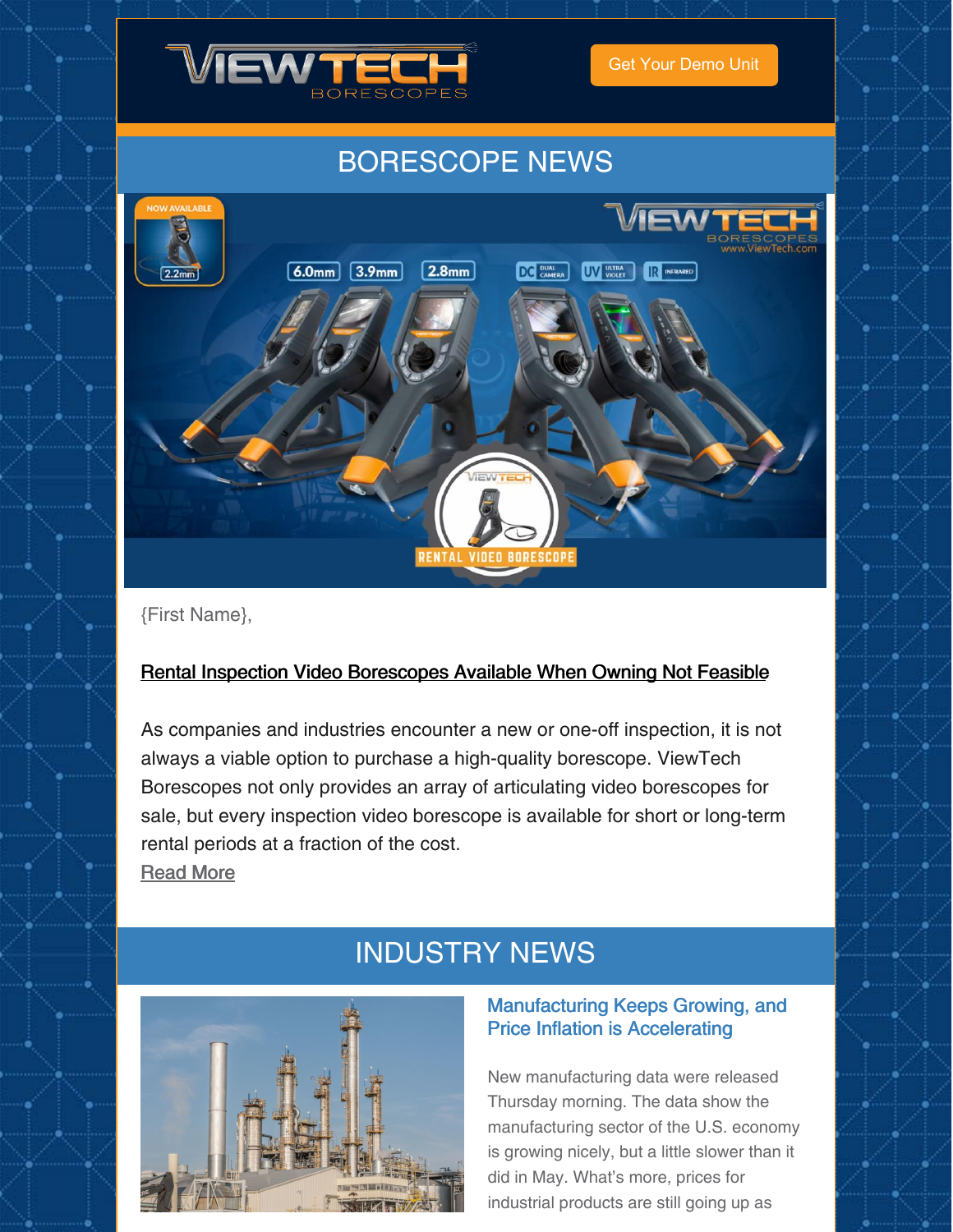manufacturers continue to battle inflation.

# READ [MORE](https://www.barrons.com/articles/manufacturing-grows-price-inflation-accelerates-51625151569)



General Motors and Shell Collaborating to Offer Renewable Energy Solutions to US Homeowners, EV Owners and Suppliers

General Motors and Shell, through its wholly owned subsidiary MP2 Energy, LLC ('Shell'), are collaborating to provide comprehensive energy solutions programmes to GM's customers and supply chain partners, including fixed-rate home energy plans backed by 100 percent renewable energy resources.

### READ [MORE](https://www.renewableenergymagazine.com/panorama/general-motors-and-shell-collaborating-to-offer-20210628)

### Demand For Light Tactical Transport Aircraft Booming

Light tactical transport aircraft may not represent the most high-profile segment within the military aircraft market, but it is a segment where a wave of modernization is currently underway. As legacy fleets are phased out, many air forces around the world are seeking to sustain the niche capability these platforms provide.



## READ [MORE](https://aviationweek.com/defense-space/demand-light-tactical-transport-aircraft-booming)

#### Dupont To Expand Production Capacity For Ion-Exchange Resins

Dupont announced the expansion of its ionexchange resin manufacturing production to address the high global demand for its pharmaceutical products such as excipients and active pharmaceutical ingredients (APIs).

#### READ [MORE](https://www.chemengonline.com/dupont-to-expand-production-capacity-for-ion-exchange-resins/)

# UPCOMING TRADESHOWS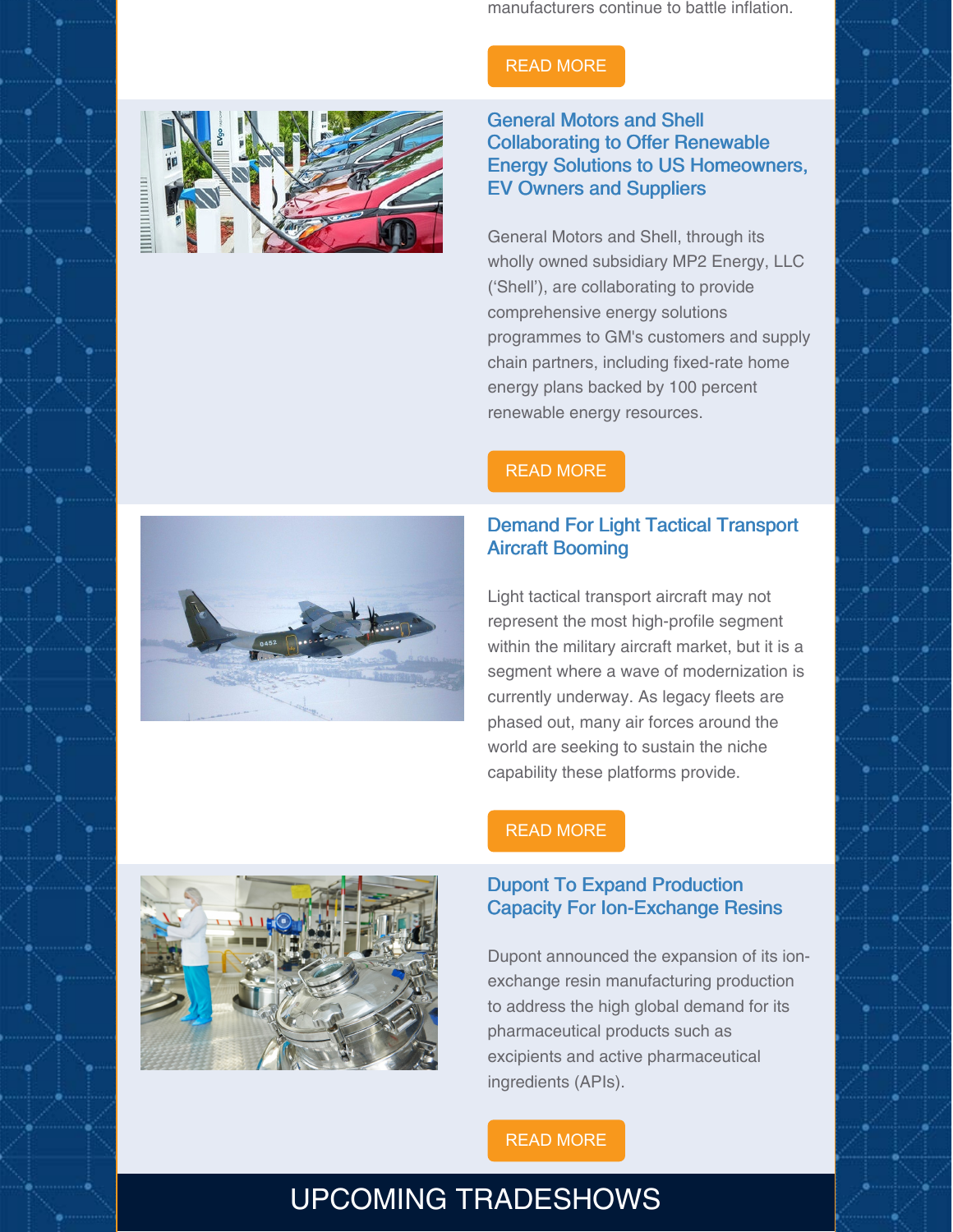

Advanced [Manufacturing](https://www.viewtech.com/about-us/tradeshows/advanced-manufacturing-expo-2021/?utm_source=cc&utm_medium=email&utm_campaign=newsletter0721) Expo 2021 August 26-27, 2021 Grand Rapids, MI



**[MINExpo](https://www.viewtech.com/about-us/tradeshows/minexpo-international-2021/?utm_source=cc&utm_medium=email&utm_campaign=newsletter0721)** September 13-15, 2021 Las Vegas, NV



#### [FABTECH](https://www.viewtech.com/about-us/tradeshows/fabtech-2021/?utm_source=cc&utm_medium=email&utm_campaign=newsletter0721) 2021

September 13-16, 2021 Chicago, IL



Turbine Engine Technology [Symposium](https://www.viewtech.com/about-us/tradeshows/turbine-engine-technology-symposium-tets-2021/?utm_source=cc&utm_medium=email&utm_campaign=newsletter0721) - TETS 2021 September 20-22, 2021 Dayton, OH

# SEE THE VJ-3 IN ACTION

Our most advanced scope yet from the RVI experts who brought you the VJ and VJ-Advance.